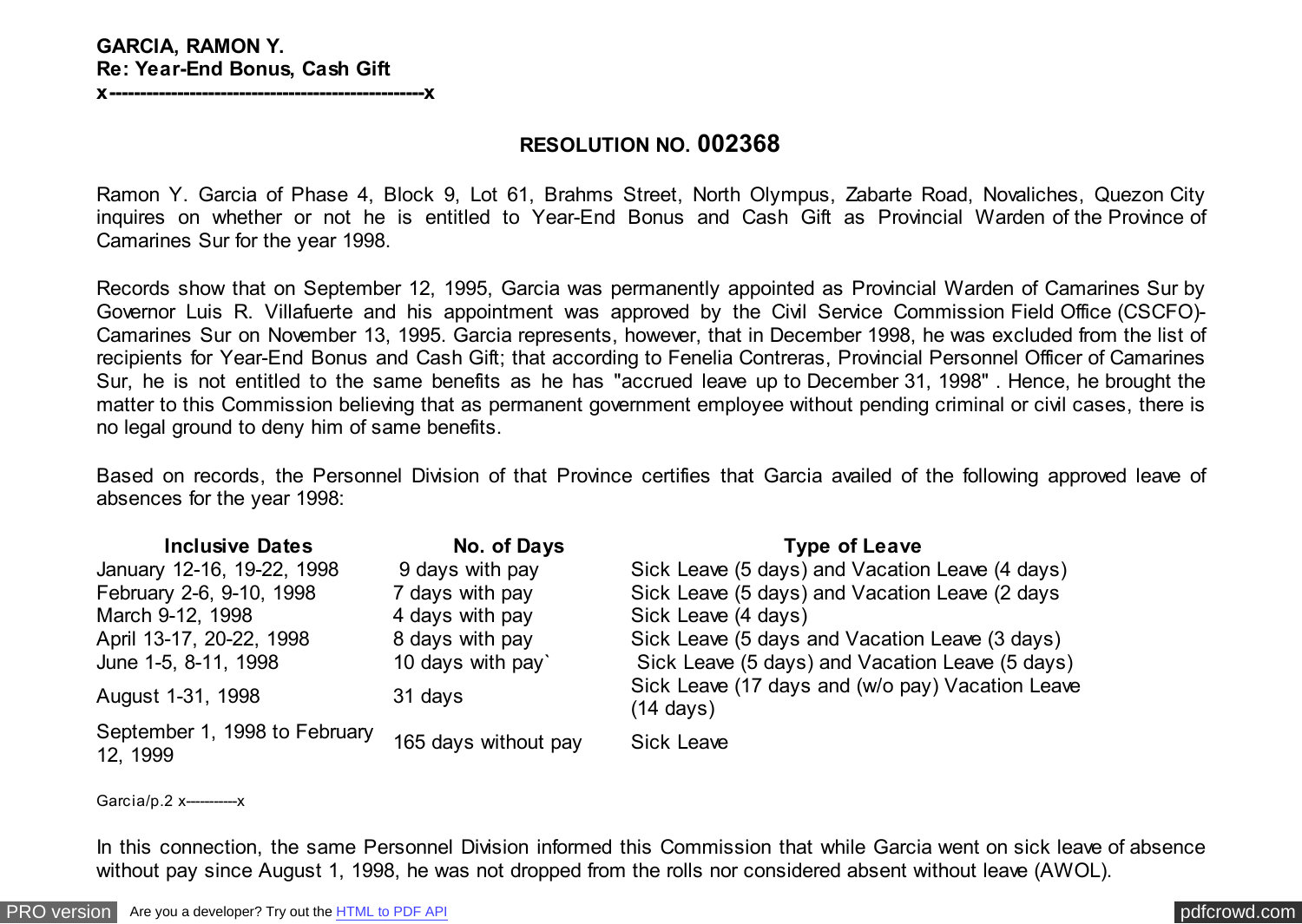Pertinent portion of Budget Circular No. 7 dated November 2, 1995 (Grant of Year-End Bonus and Cash Gift for FY 1995 and Years Thereafter) provides as follows:

## "2.0 COVERAGE

"2.1. All government personnel, whether appointive or elective, under regular, temporary or casual status and contractual personnel whose employment is in the nature of a regular employee, who are still in the service as of October 31, of each year and:

### x x x

"2.1.2 are on approved leave without pay but have rendered at least a total of four (4) months of service from January 1 to October 31 of the same year, provided that they are not yet dropped from the rolls; x x x (Underlining Supplied)

Accordingly, the following are the requisites for the entitlement to year-end bonus and cash gift for the year of 1998 under Item 2.1.2 of the same Budget Memorandum:

a government personnel whether appointive or elective, under regular, temporary or casual status and contractual personnel whose employment is in the nature of a regular employee;

who is still in the service as of October 31, 1998;

who is on approved leave without pay;

has at least a total of 4 months of service from January 1, 1998 to October 31, 1998; and

who is not yet dropped from the rolls. 10.

Based on the foregoing, the query is answered in the affirmative.

There is no question that Garcia is an appointive government employee with a regular status of appointment, hence, the first requisite is satisfied.

Garcia/p.3 x-----------x

To determine whether or not Garcia meets the second, third and fourth requisites, it is imperative to cite the following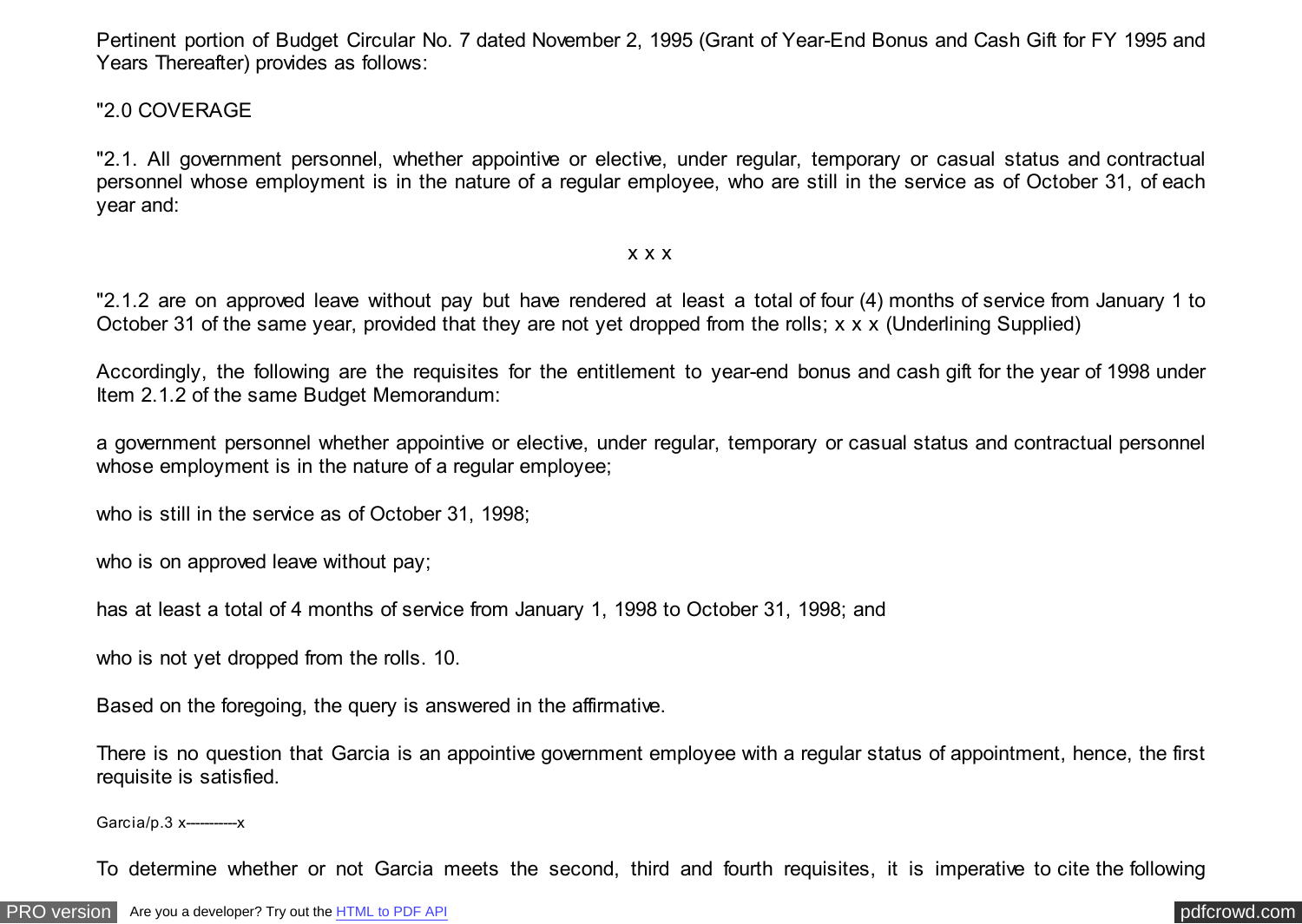provisions of CSC Memorandum Circular (MC) No. 41, s. 1998:

"SEC. 28. Actual service defined. The term "actual service" refers to the period of continuous service since the appointment of the official or employee concerned, including the period or periods covered by any previously approved leave with pay.

"Leave of absence without pay for any reason other than illness shall not be counted as part of the actual service rendered x x x . " (Underlining Supplied)

Hence, "leave of absence previously approved with pay is considered as continuous service." (CSC Resolution No. 991173; Lumban, Corazon). In addition, sick leave without pay is counted as actual service rendered.

Applying these rules to the instant case, Garcia is deemed to have met the second, third and fourth requisites as can be seen in the succeeding discussion.

The leave of absence of Garcia, regardless of whether sick or vacation leave, on January 12-16, 19-22, 1998; February 2-6, 9- 10, 1998; March 9-12, 1998; April 13-17, 20-22, 1998; and June 1-5, 8-11, 1998 are all considered actual services within the meaning of CSC MC, s. 1998 because they are periods covered by previously approved leave with pay. Moreover, Garcia's sick leave without pay from August 1, 1998 and beyond shall be counted as part of his actual service pursuant to the 2nd Paragraph, Section 28 of MC 41, s. 1998.

Premised from the foregoing and as Garcia was not dropped from the rolls, he is therefore, still considered to be in the service as of October 31, 1998 for purposes of entitlement of Year-End Bonus and Cash Gift for the year of 1998. Moreover, as can be seen in the preceding discussion, Garcia has met the minimum of 4 months service from January 1, 1998 to October 31, 1998 as required under item 2.1.2 of the Budget Circular No. 7 dated November 2, 1995.

Finally, the 5th requisite is likewise satisfied as Garcia was on authorized sick leave without pay up to February 12, 1999 and therefore, still in the service.

All told, Garcia satisfied all the requisites under Item No. 2.1.2 of the Budget Memorandum No. 1 dated November 9, 1995, hence, he is entitled to Year-End Bonus and Cash Gift for the year 1998.

Garcia/p.4 x----------------

WHEREFORE, the Commission rules that Ramon Y. Garcia is entitled to Year-End Bnus and Cash Gift in accordance with Item No. 2.1.2 of the Budget Momorandum No. 1 dated November 9, 1995. Accordingly, the Provincial Government of Camarines Sur is hereby ordered to pay the same benefits to Garcia subject to applicable law, rules and regulations. The Civil Service Commission Regional Office (CSCRO) No. V is likewise directed to report on the implementation of this